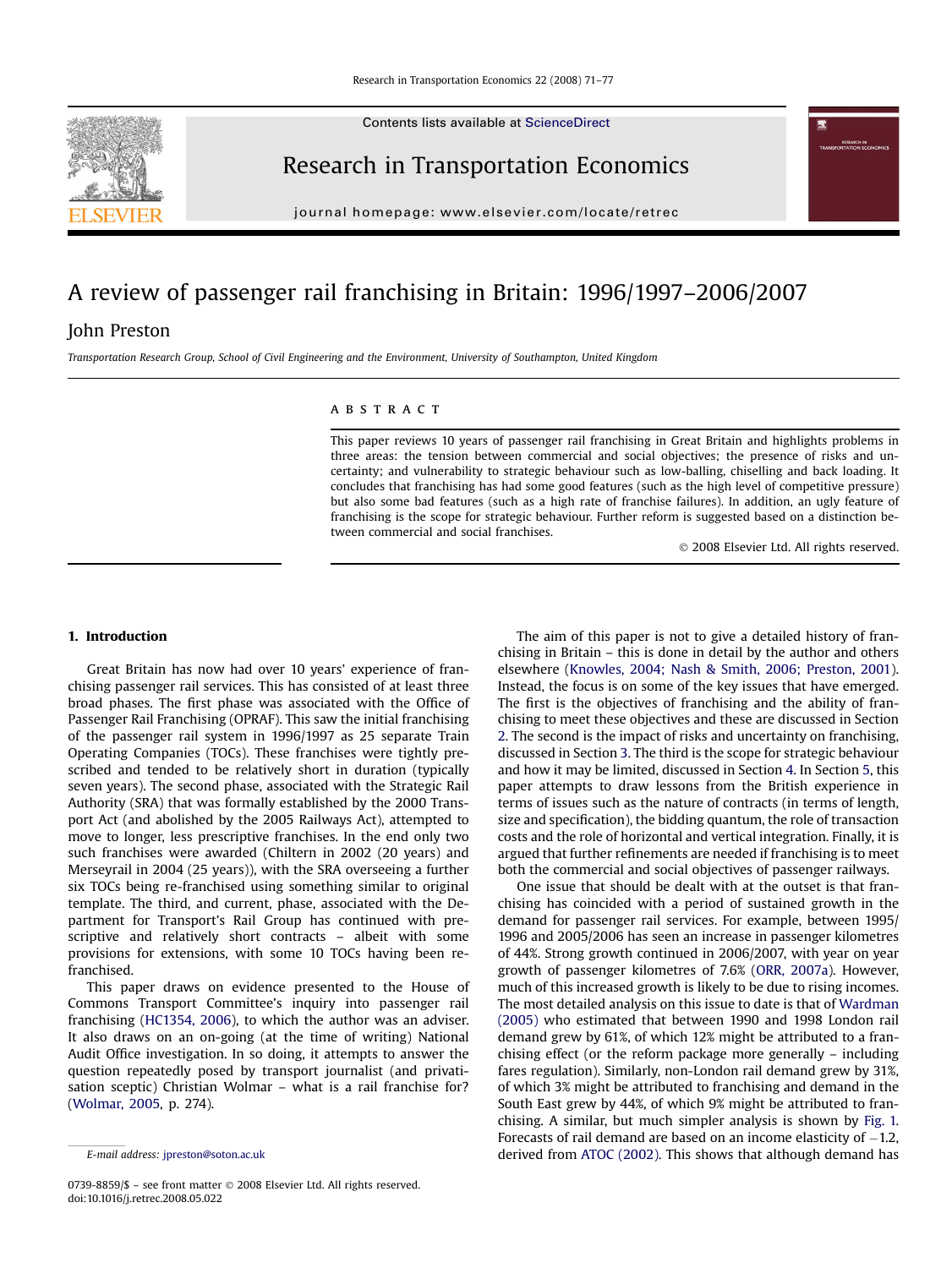<span id="page-1-0"></span>

Fig. 1. Forecast and actual passenger kilometres.

grown broadly in line with income based forecasts for much of the period a divergence emerged in the early 1990s which has not been eradicated. Of the 44% growth in passenger kilometres between 1995/1996 and 2005/2006, 37% could be attributed to rising incomes and only 7% (at most) to franchising.

Franchising has led to some service innovations and product development, particularly with respect to ticketing. Initial examples included the development of telephone call centres (see [Van](#page--1-0) [de Velde, Mizutani, Preston, & Hulten, 1998\)](#page--1-0), whilst more recent examples include the distribution of tickets by the web and mobile telephony and the provision of WiFi services ([Preston & Wall,](#page--1-0) [2007\)](#page--1-0). This in turn may be expected to have led to some modest market growth (as improved revenue protection) but innovation is not the dominant feature of franchising. The Transport Committee observed that there was 'very little room for innovation and development', either at the bidding stage or after the franchise had been awarded.

#### 2. Objectives

One of the original objectives of franchising, which can be traced back at least to [Chadwick \(1859\),](#page--1-0) is to introduce competition for a market where competition in the market is not possible. This concept was originally envisaged for natural monopolies such as public utilities with the franchise awarded to the firm offering the lowest price to end consumers. Whereas vertically integrated railways may exhibit some natural monopoly characteristics, it has long been recognised that these stem more from the infrastructure than operations [\(Caves, Christensen, Tretheway, & Windle, 1985\)](#page--1-0). With a vertically separated railway, it is possible that operations exhibit constant returns and the natural monopoly arguments no longer apply.

Open access competition is, however, limited by the lack of profitable opportunities. The Serpell Report [\(DoT, 1982](#page--1-0)) had clearly indicated that only a small proportion of rail services in Britain could be operated commercially. The infamous option A involved a reduction in route miles from 10,370 to 1630 (a reduction of almost 85%) and even here, although the railway overall was predicted to make a small profit, passenger services would make a small loss that would be cross-subsidised by freight services ([Gourvish, 2002](#page--1-0), p. 173). The privatisation of the infrastructure, with the accompanying revaluation of assets and seeking of commercial rates of return, meant that this proportion was likely to be even smaller by the mid 1990s. Given that only a small proportion of the network could sustain competition in the market, it was thus believed that competition in the market was the only way that the disciplines of the market and the private sector could be introduced to passenger rail operations.

However, the original architects of privatisation, such as [Foster](#page--1-0) [\(1994\)](#page--1-0), always envisaged the franchised, subsidised network being accompanied by open access commercial operations. In the fullness of time these visionaries expected to see the commercial network expand and the franchised network contract as the private sector created more profitable opportunities and the passenger rail market would become configured in a similar manner to the bus and coach industry. This approach neglected an important political risk. A dual market of open access and franchising was believed to limit the competition for franchising and to increase the likely subsidy requirements. The Conservative administration knew it had only a limited time available for franchising and could not afford any slippage to this timetable. The decision was therefore to heavily moderate competition so as to make the franchises effectively exclusive.<sup>1</sup> This was successful in that the whole network was franchised as 25 Train Operating Companies in a period of only 13 months. The policy though becomes less tenable when more profitable opportunities arise – as suggested by the high premia paid by recent successful bidders (see [Table 2](#page--1-0)) and the successful applications for open access by Hull Trains and Grand Central, and further applications from Grand Union and the Wrexham, Shropshire and Marylebone Railway. The argument for franchising then would revolve around the view that any open access competition, being small group, would not necessarily be welfare enhancing and would lead to the high output and high price outcome predicted by models of monopolistic or oligopolistic competition – a view supported by simulation studies in Sweden and the UK ([Preston,](#page--1-0) [Whelan, & Wardman, 1999; Preston, Whelan, Nash, & Wardman,](#page--1-0) [2000](#page--1-0)). Even if the outcome was close to the perfectly competitive paradigm, capacity at key points (and times) on the network would be limited and would need to be rationed in some form, with market based auctioning probably preferable to regulatory command and control.

If franchising was solely to introduce some form of competition then it has clearly been a success, contrary to the expectations of many at the time, including the author [\(Preston, 1996](#page--1-0)). The average number of bids for the first phase of franchises was 5.4, for the initial second phase it was 4.2 [\(Preston, 2001\)](#page--1-0) and for most recent third phase there have usually been four shortlisted bidders (with the exception of the West Midlands franchise for which there was only two). This gives an average number of bidders of 3.8. There is some indication that the intensity of competition is reducing but this might relate to a more rigorous pre-qualification stage. In any event, competition is not an end in itself but a means to an end. The

 $^{\rm 1}$  In the first phase of the moderation of competition, flows that constituted more than 0.2% of a franchisee's revenue were protected from competition. In the second phase, which commenced on September 1999, entry is possible on up to 20% of a franchisee's revenue on registered flows – with the process of registration permitting some strategic game playing. This second phase officially ended in 2002 and was eventually replaced by a regime in which there is no official contractual moderation of competition. However, the current procedures and criteria for granting track access rights preclude services that are 'primarily abstractive' which acts as an informal moderation of competition.